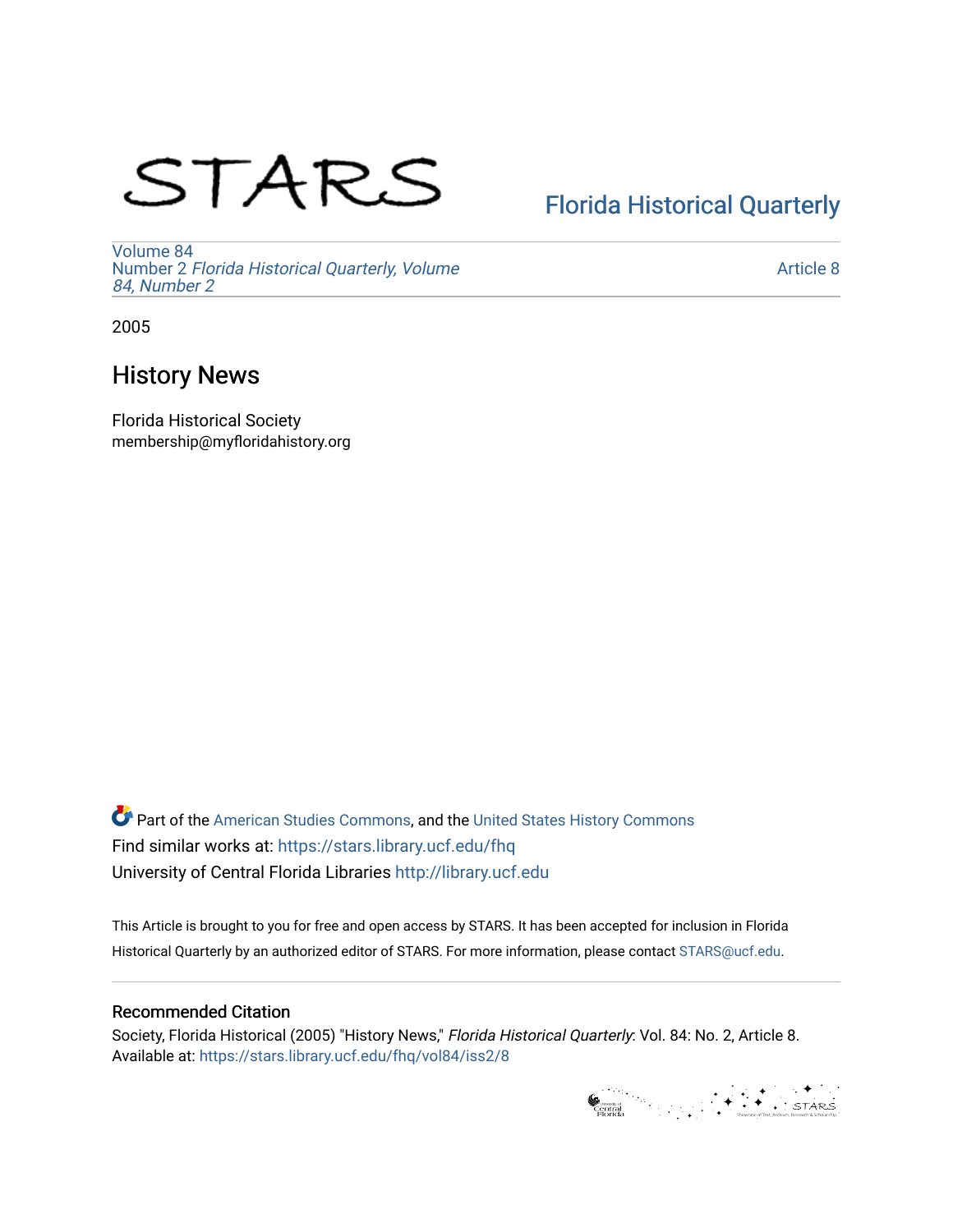# **History News**

#### *Editor's Note:*

As you have probably read in the last issue, the *Florida Historical Quarter4* has had a change in editors. I know that I am standing in the shoes of a long line of respected members of the Florida academy-most recently, Dr. Craig Thompson Friend. I want to thank Craig for his work in making the *Flon'da Historical Quarterly* an academically respected state journal and for his diligence in facilitating a smooth transition. The best way I can honor the work of those who went before me is to continue to publish a journal that presents the history of the state and meets the standards of the discipline.

I am a Southern historian with fields in agriculture and economic history. My Ph.D. is from the University of Tennessee, and I taught at Middle Tennessee State University and Mississippi State University before coming to the University of Central Florida. I have had experience with state history and historical societies, having been employed by the Tennessee Historical Society as associate editor of the *Tennessee Encyclopedia of History and Culture* and having served the Mississippi Historical Society as book review editor for the *Journal of Mississippi History*.

I am excited about the *Florida Historical Quarterly* and look forward to the challenge of providing a journal that is academically sound and accessible to a wide audience. Many readers and contributors have already contacted me by letter, phone and email. Thank you for your support; I will count on your expertise in the coming weeks.

In this issue of the *Quarterly,* you will find the work of three young and promising scholars. In addition to the articles and book reviews, please note the call for papers for the upcoming

 $[293]$